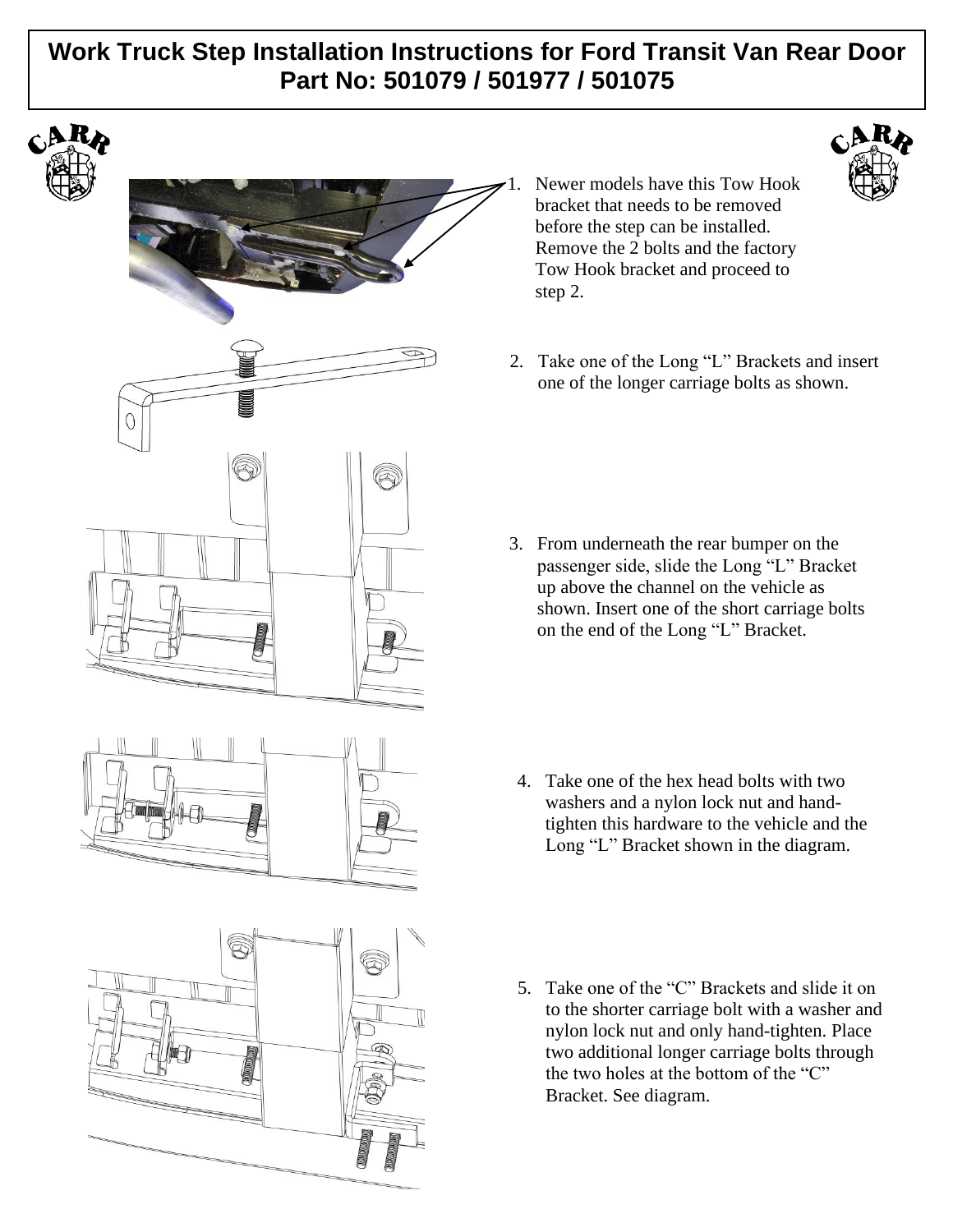# **Work Truck Step Installation Instructions for Ford Transit Van Rear Door Part No: 501079 / 501977**





 $\circledcirc$ 

Ia 66

 $\circledcirc$ 

 $\circledcirc$ 

6. A very important step in the installation process, make sure to tighten this nylon lock nut so the bolt only comes through an 1/8". If this nylon lock nut gets over-tightened, it will be very difficult to install the front bolts later in step 10.

7. Take the right Main Bracket and slide it up with the three carriage bolts going through it. The rib on this Main Bracket goes between the plastic bumper and steel channel on the vehicle. It may be a tight fit.

8. Remove the inside front bolt from the vehicle and place the right side Back Bracket in place. Reinstall the vehicle bolt and only hand-tighten. Follow these seven steps for the brackets on the driver's side, reversing the instructions when necessary.



 $\circ$ 

9. With all the brackets installed and hanging loose, take the entire step assembly and slide it on top of the brackets until the back of the pan hits the spare tire.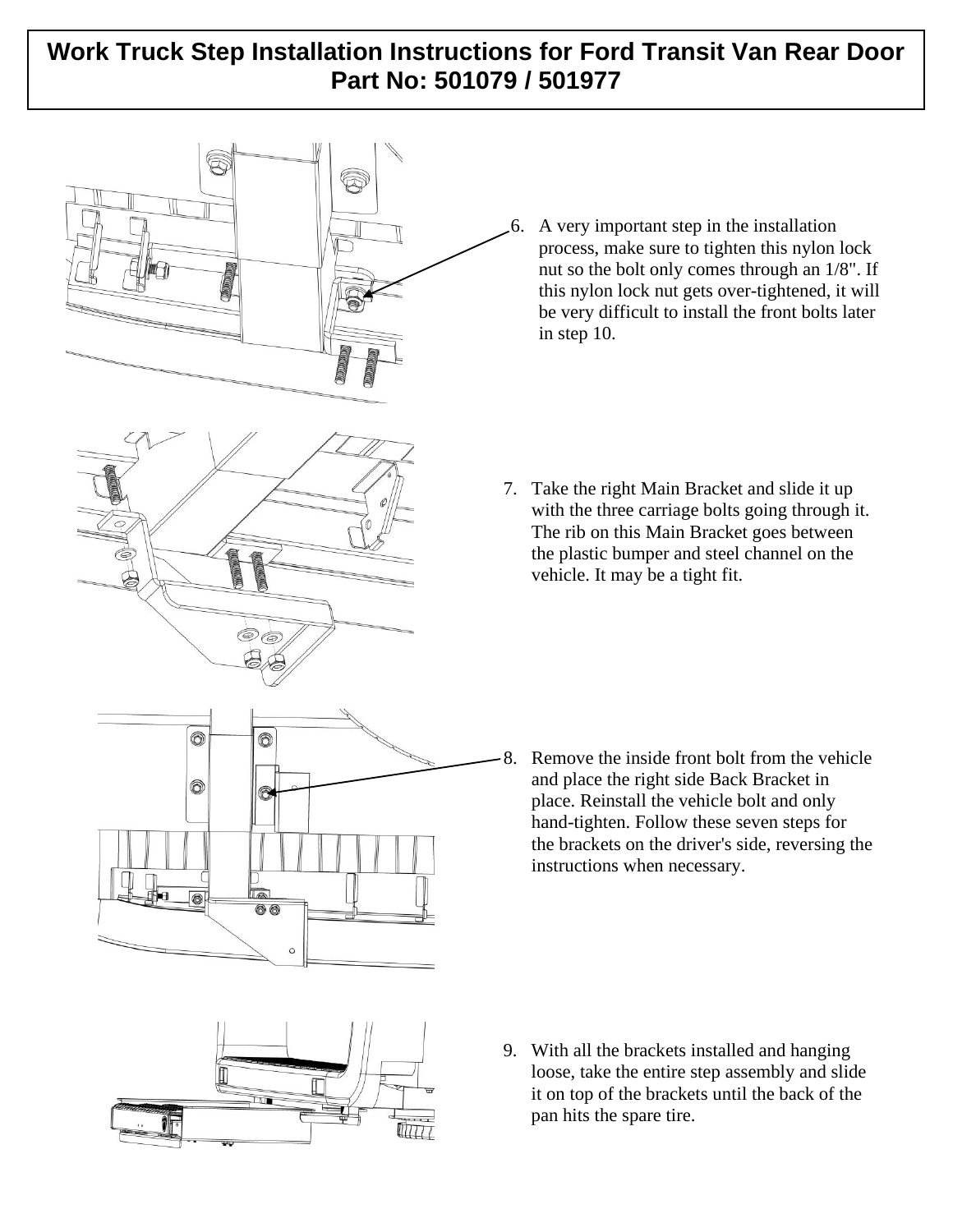# **Work Truck Step Installation Instructions for Ford Transit Van Rear Door Part No: 501079 / 501977 / 501075**



10. Make sure the feet of the "C" Brackets from Step 4, on both sides, are on top of the flange of the black powder coated pan.

- 11. Take two 5/16" hex bolts with washers and insert them in the front holes of the Main Brackets so they go through the pan. The first bolt and washer will be fairly easy to install. The second one may be more difficult. Wiggle the entire assembly if the fit is tight until the bolt and washer are installed. Take two washers and two nylon lock nuts and hand-tighten to these bolts.
- 12. Once all the hardware has been installed, securely tighten the step assembly to your vehicle. Push on the step to deploy it. Then push it in to lock it in place.
	- 13. Lubricate your step on a regular basis to maintain easy operation. Spray this lubrication (see right image) or similar product on the inner rails of your step. It is best to use a silicone spray that dries without wet residue.